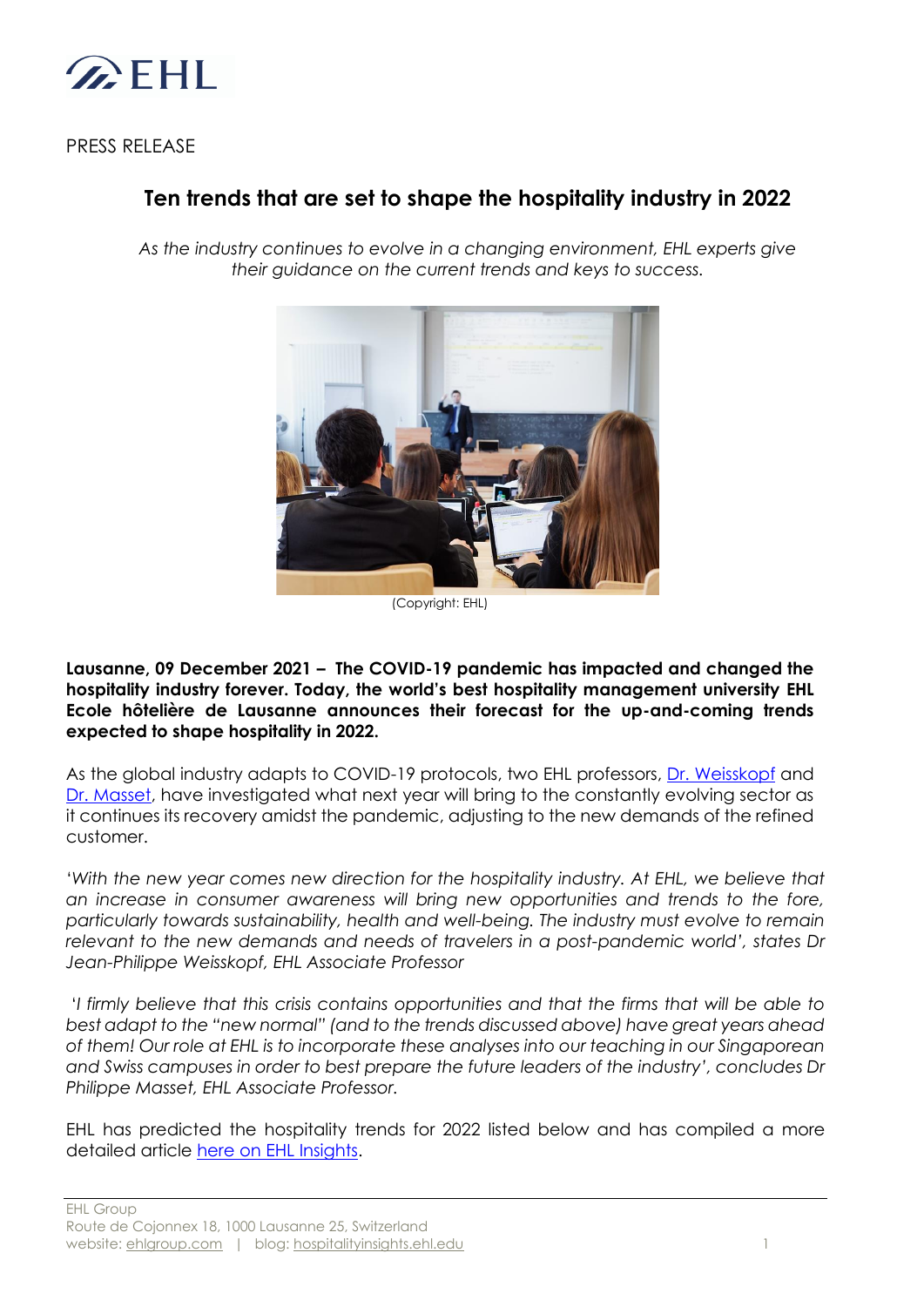## **1. Bleisure travelers & hotel workspaces**

With a hybrid model of working, *bleisure* is expected to increase in popularity throughout 2022. Defined as the practice of extending business travel for leisure purposes, or otherwise combining work and leisure during a business trip, hotels will need to cater to these demands and needs.

## **2. Holistic hospitality, health & well-being**

As the COVID-19 pandemic continues to linger it is apparent that the [health and wellness](https://hospitalityinsights.ehl.edu/global-spa-trends-2022)  [industries will remain integral in 2022.](https://hospitalityinsights.ehl.edu/global-spa-trends-2022) Alongside stringent health measures to protect individuals from the virus, the wellness sector will continue to see high demand to heal the mind, body and soul through holistic hospitality.

# **3. Digitalized guest experiences**

Throughout the last two years, traditional customer-facing services have become contactless in order to reduce the transmission of the virus with mobile check-in or check-out and contactless payments. As technology innovation continues to evolve, hospitality institutions will need to adapt to remain ahead of the curve, for instance fingerprint or face recognition will soon become an expected convenience for quests accessing their hotel rooms, much like how it is expected with smartphones.

## **4. Personalization**

As a way to improve customers' experience, personalization is a trend that continues to grow each year across the hospitality industry. By [leveraging on customer data through the use of](https://hospitalityinsights.ehl.edu/personalization-in-hotels)  [technology,](https://hospitalityinsights.ehl.edu/personalization-in-hotels) establishments will be able to create customized offerings to make them relevant and appealing to existing and potential guests.

# **5. Experience economy & essentialism**

In 2022, experts predict a rise in travelers looking to spend their money wisely, purposefully by making a positive impact on the planet. Not only will guests consider choosing to holiday with conscious travel operators, but they will look for unique experiences that give back to the local community or surrounding environment.

#### **6. Asset management strategy**

The practice of asset management within the hospitality industry remains integral but today it has evolved into a more intricate process of analyzing data and operating results. The separation between management of hotel operations and real-estate assets allow companies to focus on their business model and improving efficiencies across the board.

# **7. Solo travel**

After various lockdowns, 2022 is set to see a rise in solo travel, as individuals seek freedom and adventure in their own way. Establishments will need to tailor their offerings by breaking down barriers between hotel staff and guests, considering interior design choices to evoke homeliness and create an informal atmosphere.